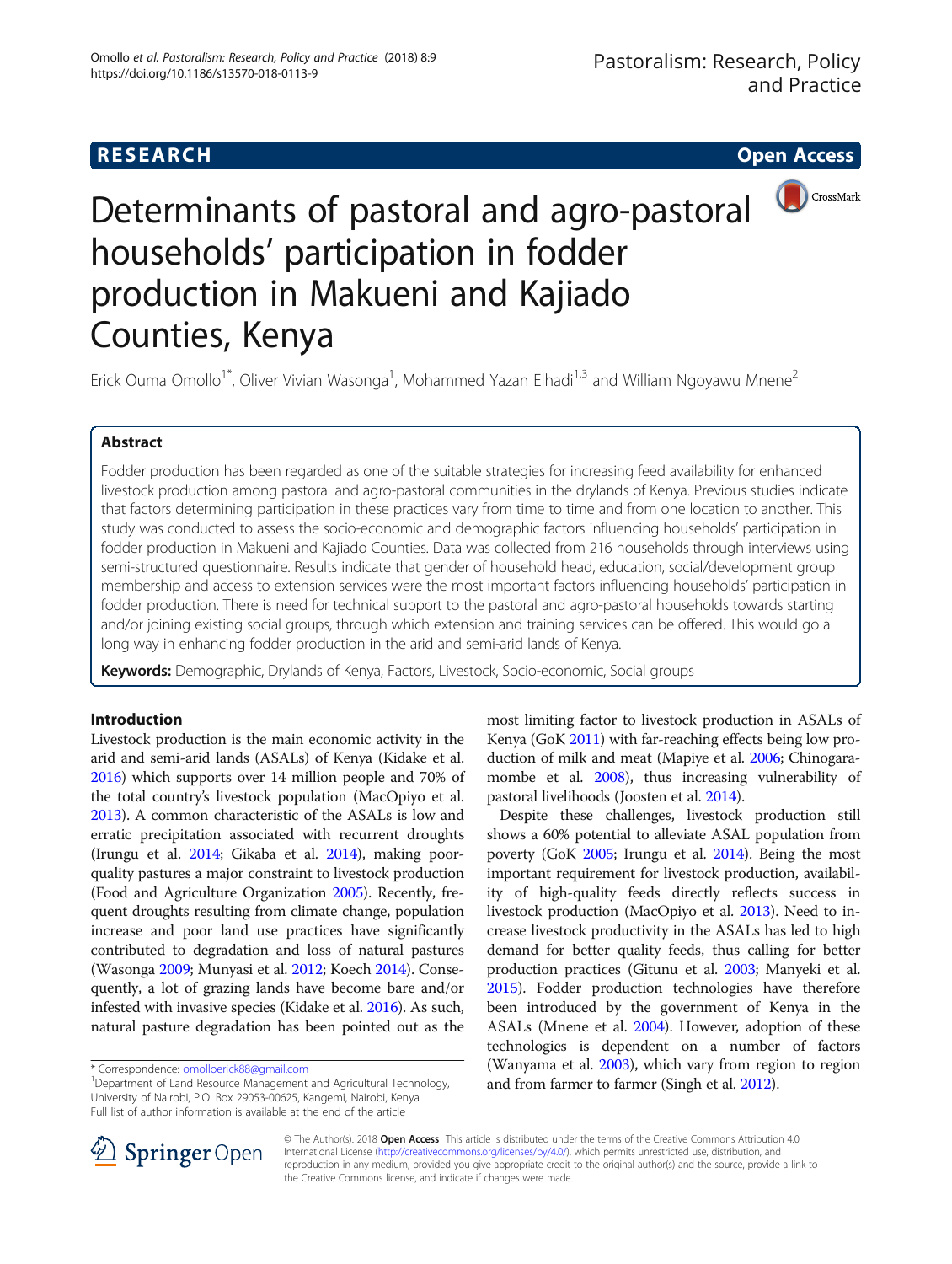A number of studies have been conducted on factors determining households' participation in fodder production in Kenya. For instance, in their study on factors influencing adoption of fodder production among smallholder farmers in western Kenya, Wanyama et al. [\(2003\)](#page-9-0) reported that adoption of fodder cropping was limited by lack of quality seed resources, input-output market problems and lack of credit facilities, as well as limited extension services. Although a different study by Irungu et al. [\(1998](#page-8-0)) noted that adoption of Napier grass in the highlands of Kenya was influenced by farmer education level, farm size, years of experience in farming and membership in cooperative group, they noticed that accessibility to credit facilities did not have any significant effect on adoption of this particular grass species. Most past studies have reported that prior to adoption of a new idea, farmers learn a great deal on-farm about the performance and suitability of fodder technologies to their farming systems, livestock production practices and its sustainability (Lenné and Wood [2004\)](#page-8-0). In so doing, they learn about the potential benefits and risks that come with the technologies. Therefore, fodder options attuned to farmers' local context are likely to be adopted. Most other studies (Koech [2014](#page-8-0); Mureithi et al. [2016](#page-8-0); Wairore et al. [2015\)](#page-9-0) have focused mainly on the qualitative and quantitative benefits of fodder production, leaving only grey area on factors determining household participation in fodder production. It is against this background that the current study was conducted to assess factors influencing pastoral and agropastoral households' participation in fodder production in the southern drylands of Kenya. The results of this study are expected to play an important role in enhancing adoption of fodder production technologies through identification of areas that need policy interventions, thus enhancing livestock production for improved and reliable food and livelihood security in the ASALs of Kenya.

#### Study area

The study sites were located in Makueni and Kajiado Counties in the ASALs of southern Kenya (Amwata et al. [2015](#page-8-0)). Makueni County falls between latitude 1° 35′ and 30° 00′ S and longitude 37° 10′ and 38° 30<sup>'</sup> E with an area of 7965.8 km<sup>2</sup>. Kajiado County lies between latitude 1° 0′ and 3° 0′ S and longitude 36° 5′ and 37° 5′ E with an area of 21,901 km<sup>2</sup> (CBS [1981;](#page-8-0) Government of Makueni County [2013](#page-8-0); Ogutu et al. [2014](#page-9-0)) (Figure [1\)](#page-2-0). The study areas were purposively selected because of their active participation in the Agricultural Research Supports Program Phase Two (ARSP-II) that was started in 1998 to develop and disseminate fodder production technologies in the ASALs of Kenya (Mnene et al. [1999](#page-8-0); Manyeki et al. [2013\)](#page-8-0). Some of the practices and technologies that were introduced and adopted by

the households in these areas include enclosure of natural pastures to allow regeneration, and range reseeding through over-sowing (Manyeki et al. [2015](#page-8-0); Kidake et al. [2016\)](#page-8-0). These practices were adopted not only to provide feed for own livestock but also to earn additional income by selling hay and grass seed mainly to local livestock keepers and markets (Mnene [2006;](#page-8-0) Omollo [2017](#page-9-0)). Fodder production in the areas is rainfall dependent, with preferred grass species including those that are drought resistant, highly palatable and adapted to the local environments. Some of these grass species include Eragrostis superba, Cenchrus ciliaris, Chloris roxburghiana and Enteropogon macrostachyus (Mnene et al. [1999](#page-8-0); Kidake et al. [2016\)](#page-8-0). Also, these grass species are preferred on the basis of their ability to self-reseed and become annual after the first year of establishment. Farmers do not need to prepare land and apply fresh seeds for some years until productivity starts to decline. The main sources of grass seed are the Kenya Agricultural and Livestock Research Organization (KALRO) and farmers' own source - harvesting from naturally growing grass to obtain startup seeds (Omollo et al. [2017\)](#page-9-0). The production is small scale and dependent on own labour and use of locally available and cheap resources such as family labour and ox plough during land preparation and other production activities. The farmers mainly plant grass through seed broadcasting and control weeds by uprooting sprouting unwanted plant (Manyeki et al. [2015](#page-8-0); Kidake et al. [2016](#page-8-0); Omollo et al. [2017\)](#page-9-0).

These study sites are characterized by highly variable and unpredictable rainfall patterns as well as more severe and extended drought (Gikaba et al. [2014;](#page-8-0) Amwata et al. [2015\)](#page-8-0). They experience long rains from March to May and short rains from October to December (Gikaba et al. [2014;](#page-8-0) Amwata et al. [2015\)](#page-8-0), with annual rainfall ranging from 300 to 1250 mm (Moss [2001](#page-8-0); County Government of Makueni [2013\)](#page-8-0). The temperatures in these areas range between 12 and 35 °C and are influenced by the season and topography (County Government of Makueni [2013](#page-8-0); Gikaba et al. [2014](#page-8-0)).

Kajiado County is dominated by arid to semi-arid grasslands characterized by open grass plains, acacia woodlands, rocky thorn bush lands, swamps and marshlands (Ogutu et al. [2014](#page-9-0)). The main soils are poorly developed and shallow clayey soils in the floodplains; brown calcareous clay loams, sandy soils, ash and pumice soils in the higher elevations; and basement rock soils which dominate large areas of the County, making pastoralism the only appropriate land use in most parts of the County (Ogutu et al. [2014\)](#page-9-0). In Makueni County the main vegetation includes Commiphora, Accacia and related genera notably of shrubby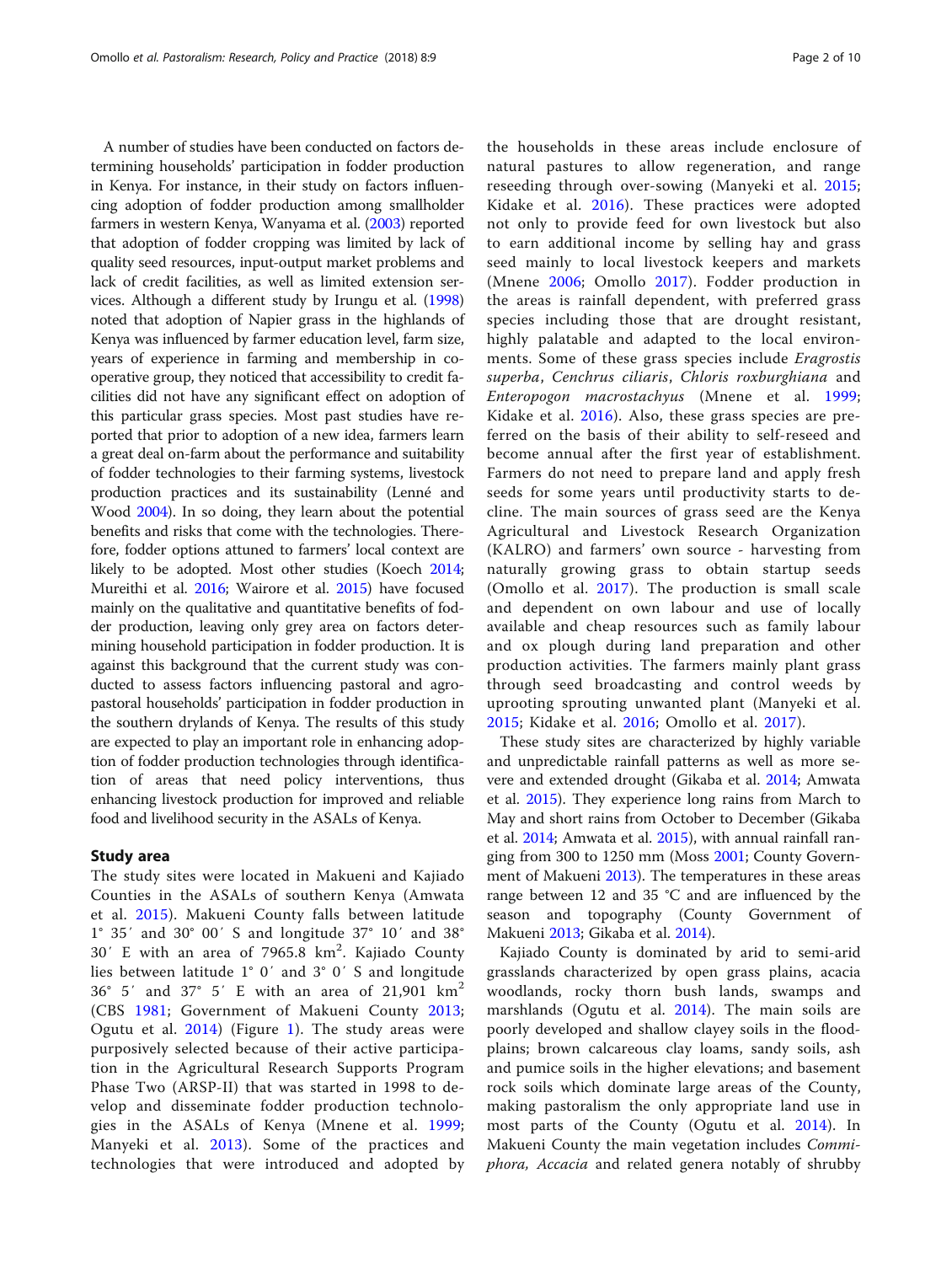<span id="page-2-0"></span>

habitat, with dominant grasses being Cenchrus ciliaris, Eragrostis superba, Chloris roxburghiana and Enteropogon macrostachyus (Mganga et al. [2013](#page-8-0)). The common soils in this area are Ferrasols, Cambisols and Luvisols attributed to strong surface-sealing characteristics that lead to run-offs when heavy rains occur.

Smallholder farming and/or livestock keeping are the most important economic activities in these areas (Amwata et al. [2015](#page-8-0)). Land tenure and land use in Kajiado County is fast changing with private land ownership quickly replacing the communal ownership system; subdivision and commercialization of communal rangelands to secure legal title to land have also become common. Makueni County has high potential in horticulture and dairy farming especially the hilly parts. The lowlands are used for livestock keeping, cotton and fruit production, and

the main fruits grown include mangoes, pawpaw and oranges. The main food crops produced in Makueni are maize, green grams, pigeon peas and sorghum (County Government of Makueni [2013\)](#page-8-0).

## Methods

#### Sampling design and data collection

Three sub-counties were purposively selected from each of the two study Counties, based on their active adoption of various fodder production technologies that had been introduced under the ARSP-II program. In Makueni County, the selected sub-counties included Kathonzueni, Makindu and Kibwezi while in Kajiado County, Kajiado Central, Oloitoktok and Mashuru subcounties were selected. Systematic random sampling procedure was used in this study where 36 households were sampled in each of the six sub-counties, resulting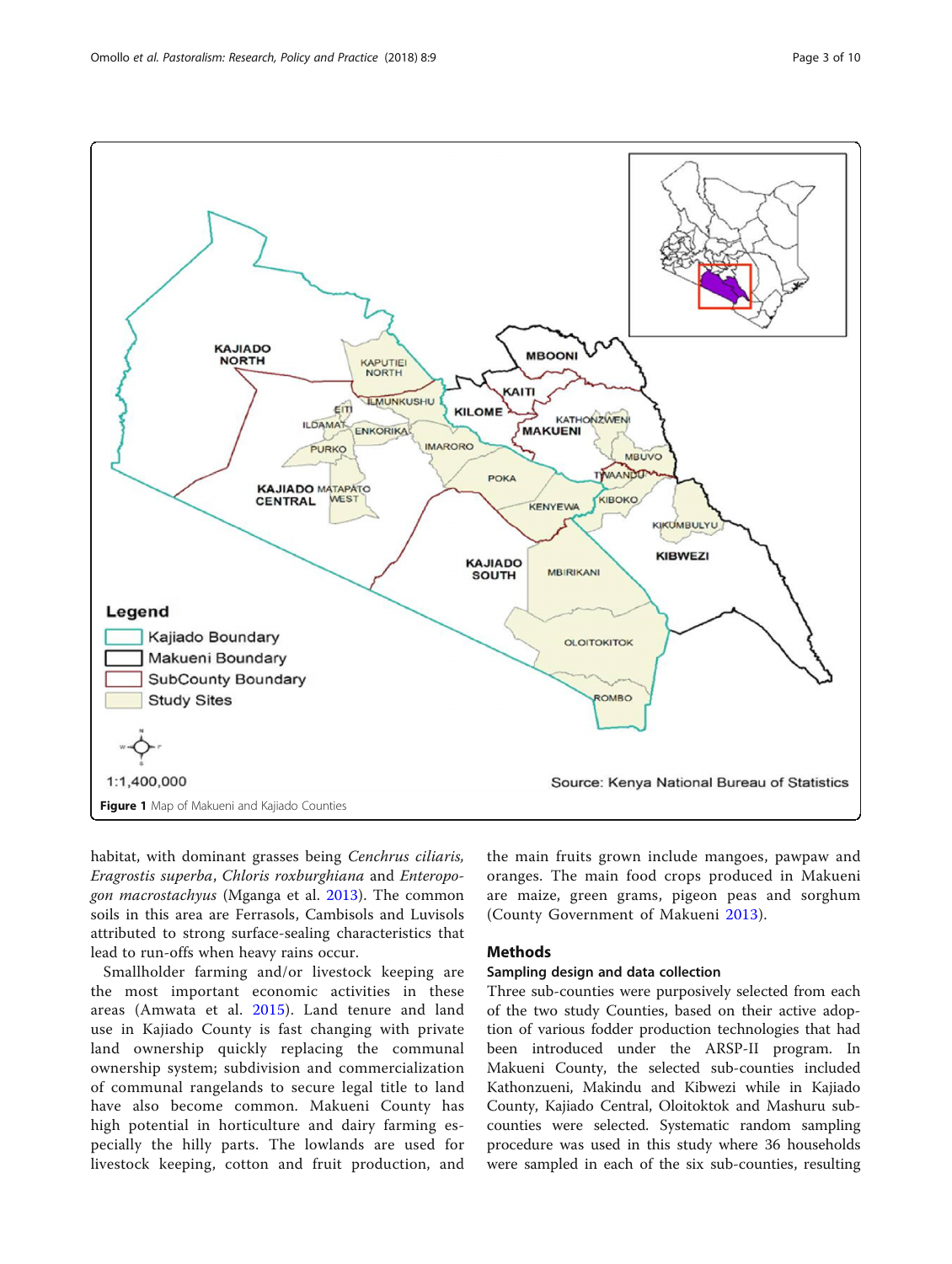in selection of 216 households for the interviews. The first household was randomly chosen, and the subsequent respondents were systematically selected after every second household.

The study was preceded by an exploratory survey in each of the six sub-counties under the guidance of the local extension workers, with the view of understanding the context to guide the study approach design and data collection tools. A pre-tested questionnaire was administered to the selected households through face-to-face interviews between June and August 2016; this captured information on socio-economic and demographic characteristics of the respondents. The survey was done with the help of 12 enumerators who had been carefully selected and adequately trained to give them full understanding of the questionnaire and the aim of the study. In addition, 11 focus group discussions with 8 to 12 participants, and 38 key informant interviews were conducted in the study areas in order to get clarification and better understanding of the information gathered from household interviews (Bryman [2008](#page-8-0); Mugi-Ngenga et al. [2016\)](#page-8-0). Group participants were knowledgeable people drawn from social or development groups that were also producing fodder within the six sub-counties in the study areas. On the other hand, key informant interview participants included selected individuals producing fodder, extension providers and hay and grass seed traders, as well as the main service providers drawn from government institutions and nongovernmental organizations.

#### Data analysis

Descriptive and inferential statistical analyses were done using Statistical Package for Social Science (SPSS) version 22 and STATA version 14. Descriptive statistics including means, standard deviation (SD), frequencies and percentages were generated for the selected socio-demographic characteristics of the sampled households. Binary logistic regression was used to determine factors that influence households' participation in fodder production.

## Description of the dependent and hypothesized independent variables

The dependent variable used in the logit regression model was participation in fodder production. The sample was classified into fodder producers and nonproducers based on the question whether the respondent was producing fodder or not. The value of "1" was assigned to fodder producing respondent, while "0" was assigned to a non-participating respondent.

The following independent variables were hypothesized to influence household's participation in fodder production: age, gender and education of household head; size of land owned by household; herd size owned by the household; access to extension services; and membership in social or development group. It was assumed that the independent variables shown in Table 1 simultaneously influenced households' decision to participate or not participate in fodder production technologies, ceteris paribus.

#### Age of household head

Age of household head is a key factor that is expected to directly influence availability and access to production and livelihood resources (Wasonga [2009;](#page-9-0) Lugusa [2015\)](#page-8-0). Access to these resources is an important driving factor in wealth creation and accumulation, thus determining their availability for use by households. At above 35 years of age, household heads are likely to be richer than younger ones, increasing their chances of adopting fodder production technologies. However, studies measuring experience have demonstrated that square of age is negatively associated with uptake of new technologies (Morris and Doss [2001](#page-8-0)), implying that capacity of a household to adopt new technology is likely to decline after a certain age. Younger farmers/household heads are more risk takers and willing to improve their farming practices by adopting new technologies in order to diversify their livelihoods and increase their income sources, compared to their older counterparts. This study therefore hypothesized that age has a negative relationship with adoption of fodder production. The age of the household head in years was collected and analyzed as a continuous variable.

#### Gender of household head

Gender determines access to resources and assets particularly in the rural African context. In the sub-Saharan

|  | <b>Table 1</b> The variables hypothesized to influence households' |  |  |
|--|--------------------------------------------------------------------|--|--|
|  | participation in fodder production                                 |  |  |

| Variable      | Description                                                                                                         | Expected influence<br>on adoption of fodder<br>production |
|---------------|---------------------------------------------------------------------------------------------------------------------|-----------------------------------------------------------|
| AGH           | Age of household head<br>(number of years)                                                                          |                                                           |
| <b>GEH</b>    | Gender of the household<br>head (male $= 1$ , female $= 0$ )                                                        | $^+$                                                      |
| <b>EDH</b>    | Education level of the<br>household head $(0 = no$<br>education, $1 =$ primary,<br>$2 =$ secondary, $3 =$ tertiary) | $^{+}$                                                    |
| SZL           | Size of total land owned<br>(number of acres)                                                                       | $^{+}$                                                    |
| <b>GRPM</b>   | Membership in development<br>group $(1 = yes, 0 = no)$                                                              | $^{+}$                                                    |
| <b>SZHRD</b>  | Herd size owned by the<br>household (total TLU)                                                                     | $^{+}$                                                    |
| <b>ACEXTN</b> | Access to extension and<br>training services $(1 = yes,$<br>$0 = no$                                                | $^{+}$                                                    |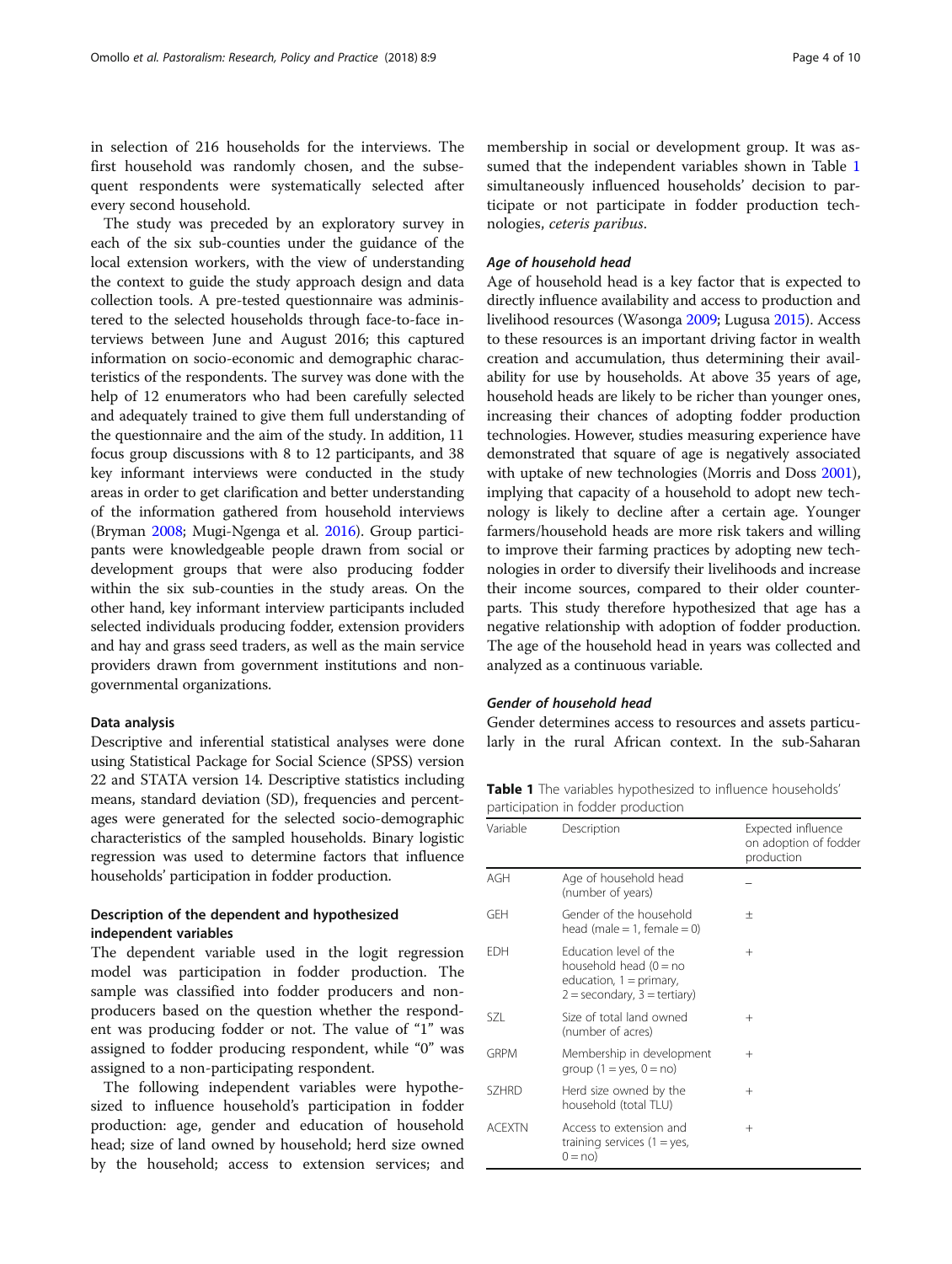Africa, female-headed households have more limited access to productive resources such as livestock, land and finances compared to male-headed households (Adesina et al. [2000\)](#page-7-0). With respect to this, women-headed households are constrained by poor/no access to natural resources (Wasonga [2009\)](#page-9-0). This study therefore hypothesized that male-headed households are more likely to adopt fodder production technologies due to their higher access to key production resources than their female counterparts. Gender of household head was a dummy variable where a value of 1 was assigned to male-headed households and 0 to female-headed households.

#### Education level of household head

Education level of household head was measured in terms of number of years spent by the respondent in school. The level of education greatly influences major decision-making in the household. Basically, education creates an opportunity for pastoral and agro-pastoral households to diversify their livelihood sources (Muyanga [2008;](#page-8-0) Wasonga [2009](#page-9-0)). More educated household heads are expected to have better reasonability and deeper insight, enabling them to easily understand the benefits of new technologies, hence their adoption (Okello et al. [2009\)](#page-9-0). Education level was therefore expected to have a positive influence on adoption of fodder production technologies. The education level of a household head was assigned the value of 0 if not educated, 1 if attained primary education, 2 for secondary education and 3 for household heads with tertiary education.

#### Size of land owned

Total land size owned by households reflects the availability and portion of land that a household can devote for fodder production. Households with larger parcels of land are more likely to set aside some portions of their lands for fodder production, leading to the hypothesis that land size has a positive relationship with participation in fodder production. The size of land owned in acres was treated as continuous variable; the exact values as given by the respondent were used in the analysis.

#### Membership in a social or development group

This provides social capital, and helps farmers to pool resources for collective action. Group membership also increases the capacity of members to access services such as credits, extension and information. Participation in such groups is believed to strongly facilitate adoption of new technologies (Salasya et al. [1996\)](#page-9-0). This study hypothesized that membership in a social/development group has a positive influence on adoption of fodder production practices by households. Membership in a social group was a dummy variable where the value 1 was assigned to the households that are members to such groups, while 0 was assigned to the households that are not members of any social groups.

#### Herd size

Herd size reflects wealth status of a household in pastoral communities (Wasonga [2009](#page-9-0)). This study hypothesized that participation in fodder production is dependent on number of livestock a household owns and that there is a positive relationship between the two. Herd size was measured in terms of the total number of livestock owned by a household converted into Tropical Livestock Units (TLUs), where 1 TLU was equated to 250 kg mature live animal (Kenya Agricultural Research Institute/ODA [1996](#page-8-0)). In this study, one bull was equivalent to 1.29 TLU, a  $\text{cow} = 1$  TLU, a  $\text{calf} = 0.4$  TLU and a sheep or goat = 0.11 TLU. Conversion of livestock numbers into TLU equivalent enabled standardization of different animal kinds and classes into a universal unit, thus aiding comparisons between household herds, and was analyzed as continuous variable.

#### Access to extension and training services

Provision of extension and training services to farmers is presumed to capacitate households to adopt new technologies. This offers them basic and technical skills and knowledge on fodder production. The current study hypothesized that access to extension and training of fodder production together with sensitization on the importance of the practice positively relates to adoption of fodder production. Access to extension and training services was a dummy variable where a value of 1 was allocated to household heads with access to extension and training services and 0 to household heads with no access.

#### Specification of the binary logit model

The model choice of a study is based on the nature of the dependent variable and the objective of the study. The dependent variable in this study was binary that assumed only two values: 1 if the respondent was producing fodder and 0 if otherwise. This kind of variable is normally estimated using logit or probit models, both of which estimate parameters using maximum likelihood approach. While probit model assumes normal distribution error term, the logit model takes a logistic distribution of the error term. This study used the binary logit model due to consistency of parameter estimation associated with the assumption that error term in the equation has a logistic distribution (Baker [2000;](#page-8-0) Ravallion [2001](#page-9-0)).

The behavioral model described in the equations below was used to evaluate factors that influence households' participation in fodder production (Gujarati [1995\)](#page-8-0).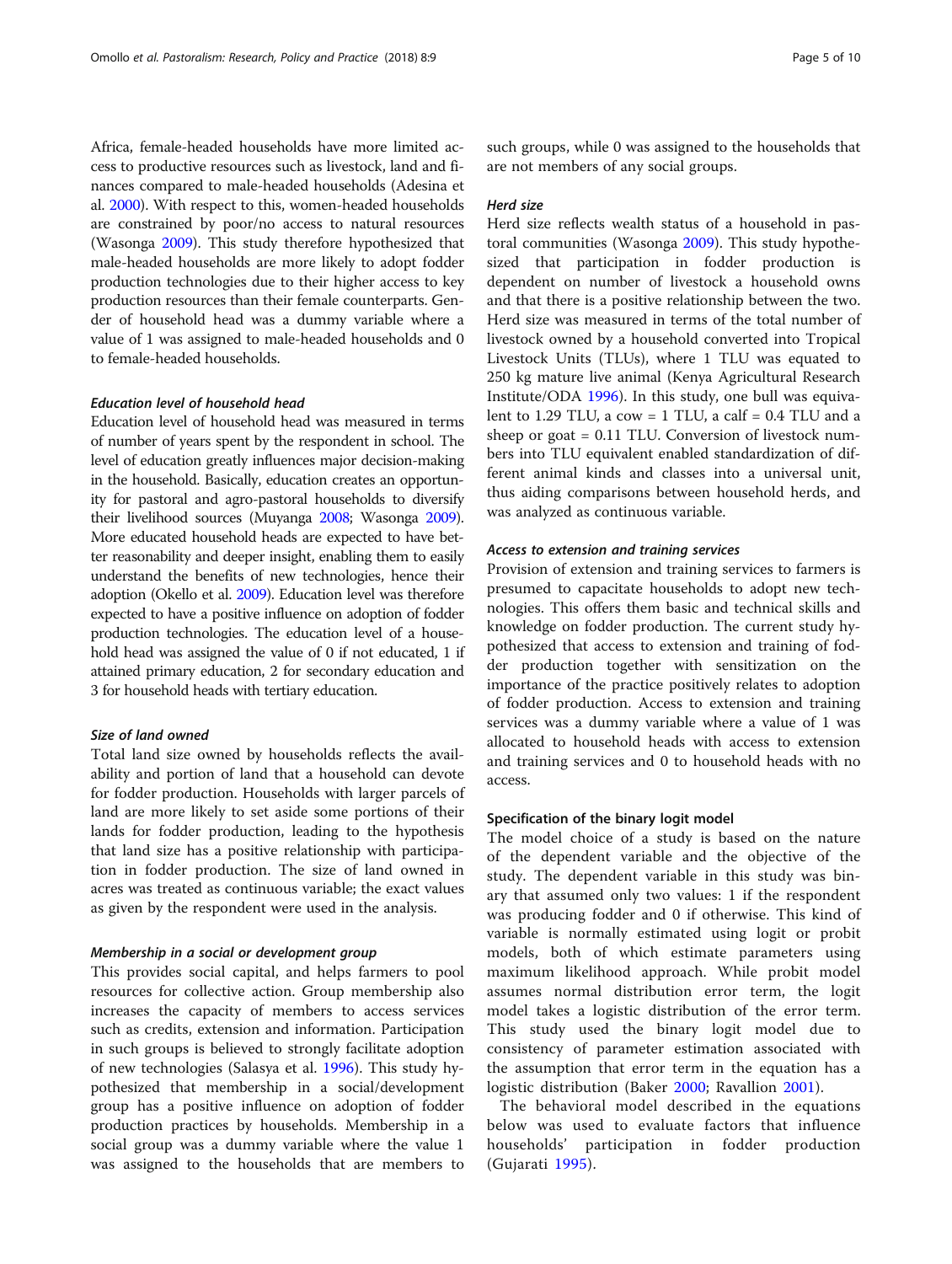$$
Y_i = f(t_i) \tag{1}
$$

This means that there is a functional relationship (f) between the survey observation  $(Y_i)$  and the stimuli  $t_i$ , where,

$$
t = b_0 + \sum b_i X \tag{2}
$$

Y is the response for the  $i^{\text{th}}$  observation with binary<br>rishle 1 – producers and 0 – pop-producers t, is the variable 1 = producers and 0 = non-producers.  $t_i$  is the stimulus index for the  $i^{\text{th}}$  observation. It is presumed<br>that there is a threshold index for each bousehold  $t_i$ that there is a threshold index for each household,  $t_i$ <br>such that if  $t_i > t_i^{\text{th}}$  bousehold is observed as a participant such that if  $t_i^* > t_i^{\text{th}}$  household is observed as a participant<br>in fodder production and if  $t_i < t$ , then the household is in fodder production and if  $t_i^* < t_i$ , then the household is<br>a non-participant. The probability of such a household a non-participant. The probability of such a household participating in fodder farming was computed using Equation 3:

$$
\left\{P_i = \left(e^{ti}\right) / \left(1 + e^{ti}\right)\right\} \tag{3}
$$

The model for the factors hypothesized to influence households' decision whether to participate in fodder production or not was then re-written as:

$$
Y = \ln \{ P(X_i) / (1 - (P(X_i)) \} = \beta_i X_i + \varepsilon_i \tag{4}
$$

Where  $Y =$  the natural log of the probability of participating in fodder production  $(P)$ , divided by the probability of not participating  $(1 − P)$ .

 $\beta_i$  = coefficient of factors influencing participation in fodder production

 $X_i$  = factors that are hypothesized to influence participation in fodder production

 $\varepsilon_i$  = error term

The linear regression model for this study was specified as shown in the Equation 5.

$$
Y = \beta_0 - \beta_1 A G H \pm \beta_2 G EH + \beta_3 EDH + \beta_4 SLL + \beta_5 GRPM + \beta_6 SZHRD + \beta_7 AGEXTN + \varepsilon_t
$$
 (5)

Several binary logistic regressions were conducted with participation in fodder production as the regress and until the best fit of the model was obtained. The variables that best defined the estimated model were determined based on the coefficient of determination  $(R^2)$ ,<br>adjusted  $R^2$  chi-square value the direction of influence adjusted  $R^2$ , chi-square value, the direction of influence<br>of the independent variables, as well as the number of of the independent variables, as well as the number of significant variables in the model.

#### Multicollinearity statistical test: Variance inflation factor

It was important to ensure that the explanatory variables used in the binary logit model do not correlate with one another, which occurs when two or more independent variables are linearly related (multicollinearity). Multicollinearity usually occurs in all sample data necessitating the need to test the level of its severity in the exogenous explanatory variables (Koustoyiannis [1973](#page-8-0)). This was done through the test of the variance inflation factor (VIF). Multicollinearity was then eliminated through excluding or merging of some variables during analysis so as to obtain a thrifty model. Long ([1997](#page-8-0)) expression for empirical estimation of VIF was followed:

$$
\text{VIF} = \frac{1}{1 - Ri^2} \tag{6}
$$

where  $R_i^2$  is the  $R^2$  of the artificial regression with the *i*<sup>th</sup><br>independent variable as the dependent variable independent variable as the dependent variable.

## Results and discussions

### Results of multicollinearity tests

The VIF of the explanatory variables were found to range from 1.051 to 1.886 with a mean of 1.381 as shown in Table 2. The fact that the VIFs for the independent variables were less than five  $(< 5$ ) provided satisfactorily justification for their inclusion in the logit model (Maddala [2001\)](#page-8-0) as there was no serious problem of multicollinearity.

#### Socio-demographic characteristics of the sampled households

Tables [3](#page-6-0) and [4](#page-6-0) show descriptive statistics of the explanatory variables included in the model. The results showed that in the study areas, fodder producers were significantly ( $p < 0.01$ ) more educated with mean of  $9.14 \pm$ 3.99 years of education than non-producers whose mean years of education was  $5.80 \pm 4.13$ . Households that adopted fodder production had significantly  $(p < 0.05)$ smaller average land sizes  $(13.73 \pm 16.81)$  hectares) than non-producers who had averagely larger land sizes  $(19.72 \pm 23.29$  hectares). The mean age of household head and herd sizes did not have any significant difference between fodder producers and non-producers.

In addition, most (74%) of fodder producing households were male-headed compared to 55.3% for non-producing households. Similarly, most (74%) of the fodder producers

| <b>Table 2</b> Multicollinearity test for the explanatory variables |  |  |
|---------------------------------------------------------------------|--|--|
| included in the model                                               |  |  |

| VIF<br>Tolerance (1/VIF) |
|--------------------------|
|                          |
| 1.288                    |
| 1.051                    |
| 1.416                    |
| 1.886                    |
| 1.254                    |
| 1.381                    |
| 1.392                    |
| 1.381                    |
|                          |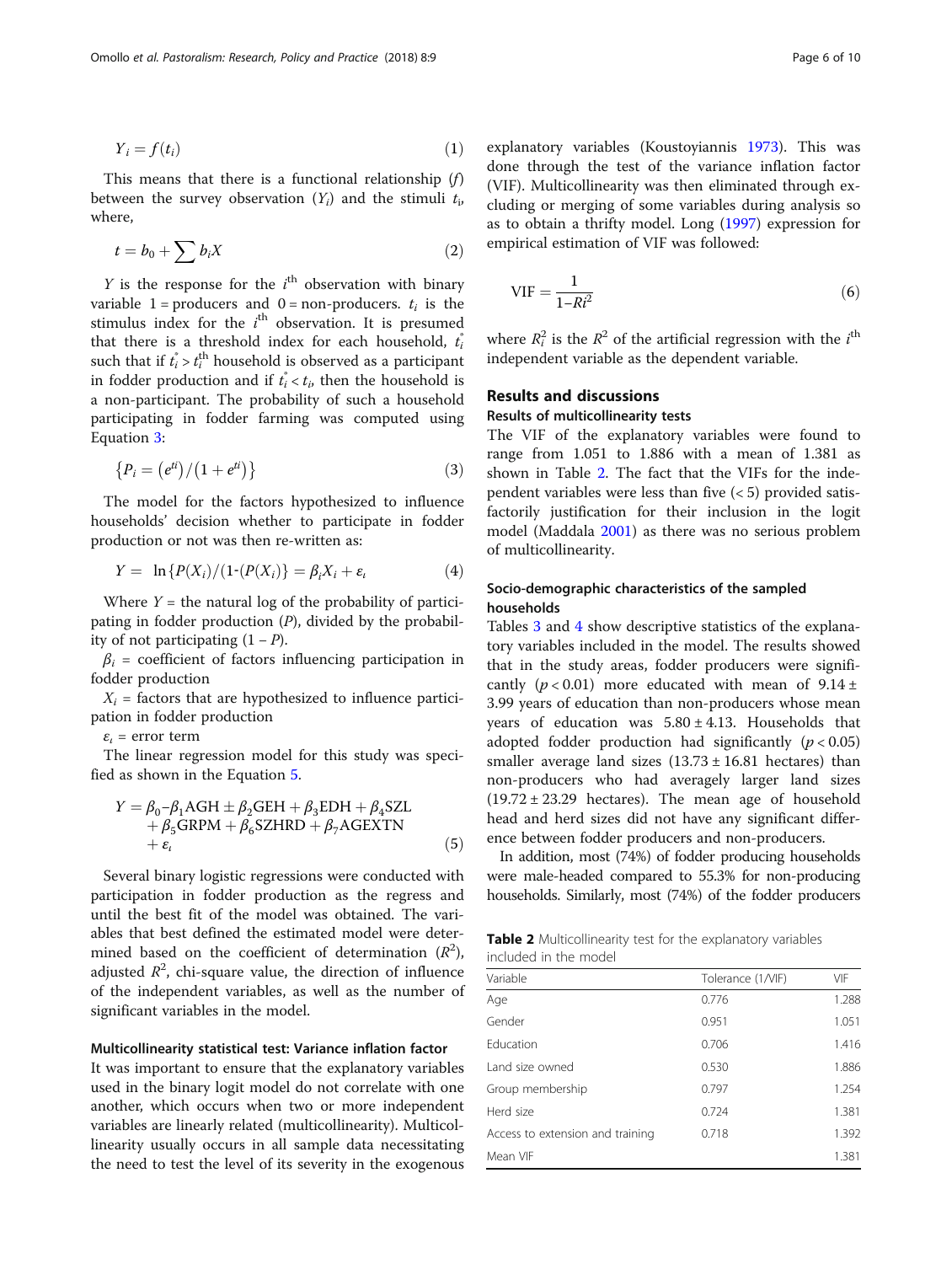| Variable                               | Producers $(N = 131)$ |       | Non-producers $(N = 85)$ |       | t value  | p value |
|----------------------------------------|-----------------------|-------|--------------------------|-------|----------|---------|
|                                        | Mean                  | std   | Mean                     | std   |          |         |
| Mean age of the household head (years) | 50.47                 | 10.28 | 50.94                    | 11.94 | $-0.306$ | 0.760   |
| Years of education (years)             | 9.14                  | 3.99  | 5.80                     | 4.13  | 5.924*** | 0.000   |
| Total land size (hectares)             | 3.73                  | 16.81 | 18.72                    | 23.29 | 2.339**  | 0.020   |
| Herd size (TLU)                        | 19.97                 | 29.75 | 17.47                    | 25.79 | 0.635    | 0.526   |

<span id="page-6-0"></span>Table 3 Descriptive for the hypothesized variables used in the model

Statistical significance level: \*\*\*1% and \*\*5%

were members of certain social groups, compared to only 23.5% of the non-producing households (Table 4). More (78.6%) fodder producers had access to extension services than non-producing households (18.8%). These results indicate that gender, education level, size of land owned, group membership and access to agricultural extension and training services comprise important factors that may influence participation in fodder production among the pastoral and agro-pastoral communities. These findings corroborate those of Irungu et al. [\(1998](#page-8-0)) who reported similar factors among others to be primarily important in influencing adoption of agricultural technology.

#### Results of the binary logit regression

Table [5](#page-7-0) shows the results of the binary logit regression model. Seven variables were tested of which five were statistically significant. The independent variable explains 57% ( $R^2$  = 0.57) of the variation in households' participation in fodder production in the study areas. Gender of the households' head had a positive and significant ( $p <$ 0.05) influence on households' participation in fodder production, implying that male-headed households are more likely to participate in fodder production than those headed by females. This could be attributed to the high labour requirements of these practices which most women may not be able to provide (Manyeki et al. [2015](#page-8-0)). In addition, women in the traditional context are more engaged with domestic responsibilities, and this is especially true among the communities under study. This limits their access to agricultural information, trainings and extension services (MacOpiyo et al. [2013](#page-8-0); GoK [2015](#page-8-0); Kidake et al. [2016\)](#page-8-0). The marginal effects show that facilitating

both gender participation would increase chances of adopting fodder production technologies by 20%.

Education level of the household heads showed a positively significant ( $p < 0.05$ ) influence on possibility of a households' participation in fodder production, suggesting that households with higher education levels have higher chances of undertaking fodder production, unlike their illiterate or less educated counterparts. Manyeki et al. ([2013](#page-8-0)) reported higher adoption of natural pasture improvement (NaPI) technologies in Makueni and Narok Counties where household heads were more educated than in Mashuru where households were comparatively less educated. Higher education enhances understanding of the value of agricultural technologies and innovations and therefore their adoption (Okello et al. [2009](#page-9-0); Oladeebo and Masuku [2013](#page-9-0); Asiry et al. [2013\)](#page-8-0).

Participation in a social group and access to extension and training services showed positively significant  $(p < 0.01)$ influence on households' participation in fodder production. This implies that household heads who participate in groups and with better access to agricultural and extension services were more likely to adopt fodder production. Specifically, the marginal effects explain that an individual's group membership increases their probability of adopting fodder production technologies by 29%, while a unit increase in access to extension and training services increases adoption chances by 49%. This could be linked to the fact that working in organized farmer groups has many benefits such as easier and enhanced access to financial and extension services (Saito et al. [1992](#page-9-0); De Haan [2001;](#page-8-0) Olila, [2014](#page-9-0)), as well as free or subsidized inputs such as startup grass seeds. Government institutions as well as NGOs have

Table 4 Hypothesized variables used in the model

| Variable                         |           | Frequency (%)           |                         |  |
|----------------------------------|-----------|-------------------------|-------------------------|--|
|                                  |           | Producers ( $N = 131$ ) | Non-producer $(N = 85)$ |  |
| Gender of households head        | Female    | 97 (74.0)               | 47 (55.3)               |  |
|                                  | Male      | 34(26.0)                | 38 (44.7)               |  |
| Group membership                 | Yes       | 97 (74.0)               | 20(23.5)                |  |
|                                  | <b>No</b> | 34(26.0)                | 65 (76.5)               |  |
| Access to extension and training | Yes       | 103 (78.6)              | 16(18.8)                |  |
|                                  | <b>No</b> | 28(21.4)                | 69 (81.2)               |  |

Percentages are in parentheses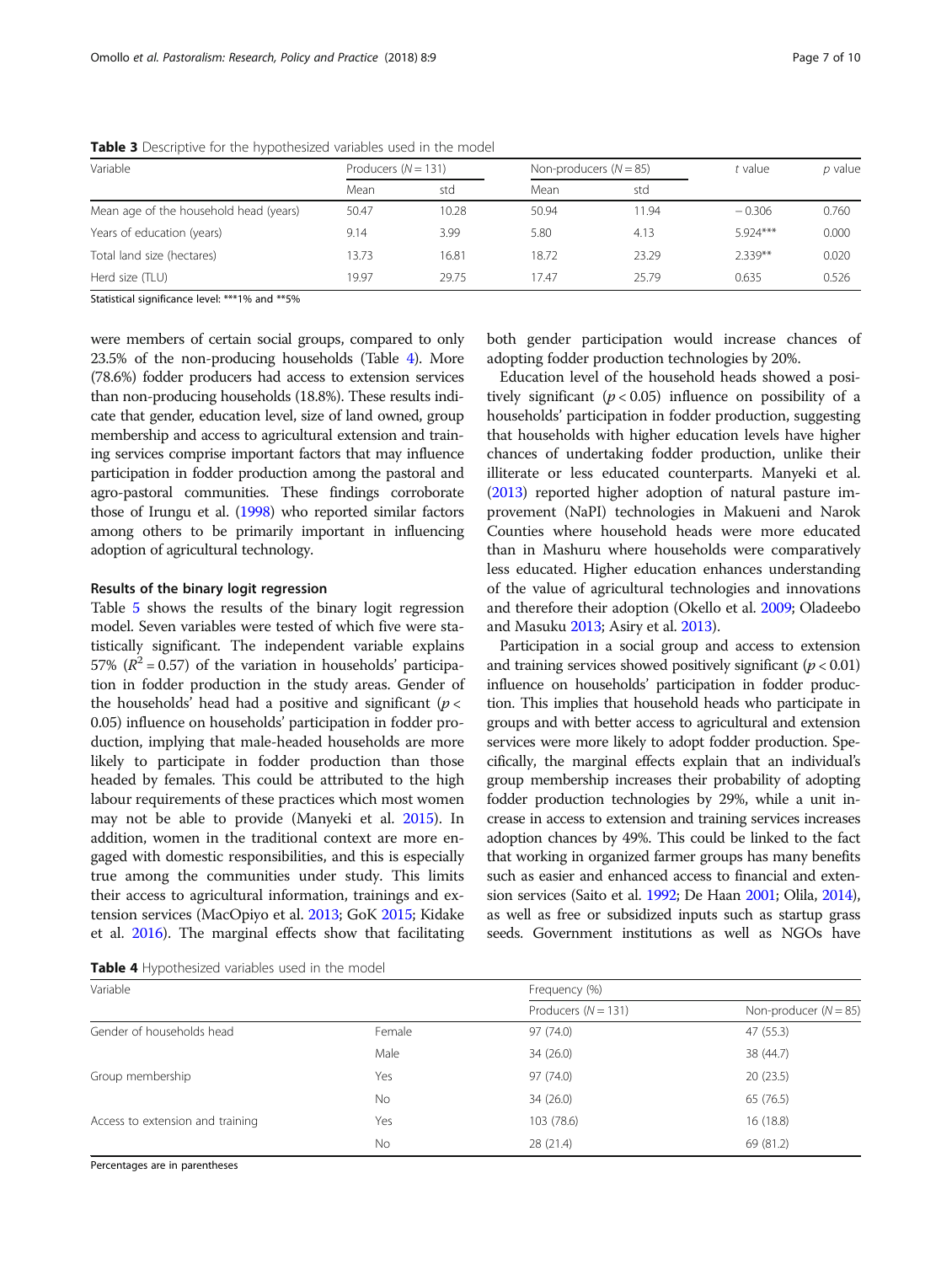<span id="page-7-0"></span>

|  |  | <b>Table 5</b> Logit model estimates for the determinants of household's participation in fodder production |  |
|--|--|-------------------------------------------------------------------------------------------------------------|--|
|--|--|-------------------------------------------------------------------------------------------------------------|--|

| Variable            | ß                  | Wald   | $Exp( \beta )$ | Marginal effect | $p$ value |  |
|---------------------|--------------------|--------|----------------|-----------------|-----------|--|
| Age                 | $-0.034(0.021)$    | 2.688  | 0.966          | 0.008(0.005)    | 0.104     |  |
| Gender              | $0.878**$ (0.420)  | 4.367  | 2.407          | 0.200(0.976)    | 0.040     |  |
| Education           | $0.141***$ (0.052) | 7.326  | 1.151          | 0.003(0.115)    | 0.007     |  |
| Land size owned     | $-0.007(0.005)$    | 1.537  | 0.993          | $-0.001(0.001)$ | 0.217     |  |
| Total herd size     | $0.015**$ (0.008)  | 2.988  | 1.015          | 0.003(0.002)    | 0.085     |  |
| Group membership    | $1.318***$ (0.403) | 10.699 | 3.736          | 0.289(0.085)    | 0.001     |  |
| Access to extension | $2.333***$ (0.414) | 31.706 | 10.306         | 0.492(0.074)    | 0.000     |  |
| Constant            | $-1.235(1.340)$    | 0.850  | 0.291          |                 |           |  |

Statistical significance level: \*\*\*1%, \*\*5%; Chi-square (df = 7) = 117.99 (p < 0.001); - 2log likelihood = 171.577; Cox and Snell  $R^2$  = 0.421; Nagelkerke  $R^2$  = 0.570;  $N = 216$ ; standard error in parentheses

successfully implemented many agricultural development programs through working with farmer groups (Weinberger and Jütting [2001\)](#page-9-0). Producer groups in Baringo County have successfully established pasture and rehabilitated degraded lands mainly through the support offered to them by various NGOs such as the Netherlands Development Organization (SNV), Rehabilitation of Arid Environments (RAE) Trust, and Kerio Valley Development Authority (KVDA) (Cooperation for Assistance and Relief Everywhere [2013;](#page-8-0) Lugusa et al. [2016\)](#page-8-0).

Herd size was found to have positive and significant  $(p < 0.05)$  relationship with adoption of fodder production, indicating that households with large herds have higher probability of adopting fodder production than those with smaller herds. This is because, under the current situation where there is decline in natural pastures due to climate change and variability, many pastoralists opt to enhance feed availability, as well as quality by adopting various fodder production technologies.

Pastoralist households with large herds but do not produce fodder tend to remain mobile especially in the dry seasons when pasture scarcity greatly limits livestock production. However, the challenge of diminishing communal grazing fields due to subdivision of rangelands into private parcels has threatened the viability of mobility as survival strategy (Africa Development Bank Group (AfDB) 2010). This can be regarded as an impulsive force leading to establishment of fodder by livestock keepers with larger herds.

#### Conclusions

The results of this study indicate that gender, group membership and access to extension and training services are the most important factors that encourage and promote households' participation in fodder production. Household heads that have access to extension services and are also members of social groups are more likely to adopt fodder production. This is due to the fact that extension workers and other supporting organization prefer to reach out to farmers through their organized social groups. Efforts towards out-scaling fodder production should target access to

extension and training services and support households to start and/or join existing social groups, which are known to be avenues for accessing extension and training services with the ultimate goal of ensuring sustainable and efficient fodder production in the drylands of Kenya.

#### Acknowledgements

The authors thank the Regional Universities Forum for Capacity Building in Agriculture (RUFORUM) for funding and the University of Nairobi and the Kenya Agricultural and Livestock Research Organization for their support in facilitation. We also thank the fodder producers and other individuals in Makueni and Kajiado Counties for providing information for this study.

#### Authors' contributions

EOO contributed by developing the concept and designing the study, collected the data, carried out analysis and interpretation of data, drafted the manuscript and submitted to this journal after approval by the supervisors. OVW, MEY and WNM contributed to the conception and design of the study, provided technical and intellectual support during analysis and interpretation of the data and drafted this manuscript. They too facilitated the acquisition of funds for the study. All authors read and approved the final manuscript.

#### Competing interests

The authors declare that they have no competing interests.

#### Publisher's Note

Springer Nature remains neutral with regard to jurisdictional claims in published maps and institutional affiliations.

#### Author details

<sup>1</sup>Department of Land Resource Management and Agricultural Technology, University of Nairobi, P.O. Box 29053-00625, Kangemi, Nairobi, Kenya. <sup>2</sup>Kiboko Research Centre, Kenya Agricultural and Livestock Research Organization (KALRO), P.O.Box 12-90138, Makindu, Kenya. <sup>3</sup>Adaptation (ADA) Consortium National Drought Management Authority, P.O. Box 74247, Nairobi 00200, Kenya.

#### Received: 25 September 2017 Accepted: 10 January 2018 Published online: 14 March 2018

#### References

- Adesina, A.A., D. Mbila, G.B. Nkamleu, and D. Endamana. 2000. Econometric analysis of the determinants of adoption of alley farming by farmers in the forest zone of southwest Cameroon. Agriculture, Ecosystems & Environment 80 (3): 255–265.
- Africa Development Bank Group (AfDB). 2010. Regional study on the sustainable livestock development in the Greater Horn of Africa: Main synthesis report. Volume I. pp. 41–48. Log Associates, Nairobi Kenya. Retrieved from: [https://](https://www.afdb.org/fileadmin/uploads/afdb/Documents/Project-and-Operations/Final_Synthesis_Report_AfDB_Regional_Livestock_Study_20_January_2010%5B1%5D.pdf) [www.afdb.org/fileadmin/uploads/afdb/Documents/Project-and-Operations/](https://www.afdb.org/fileadmin/uploads/afdb/Documents/Project-and-Operations/Final_Synthesis_Report_AfDB_Regional_Livestock_Study_20_January_2010%5B1%5D.pdf)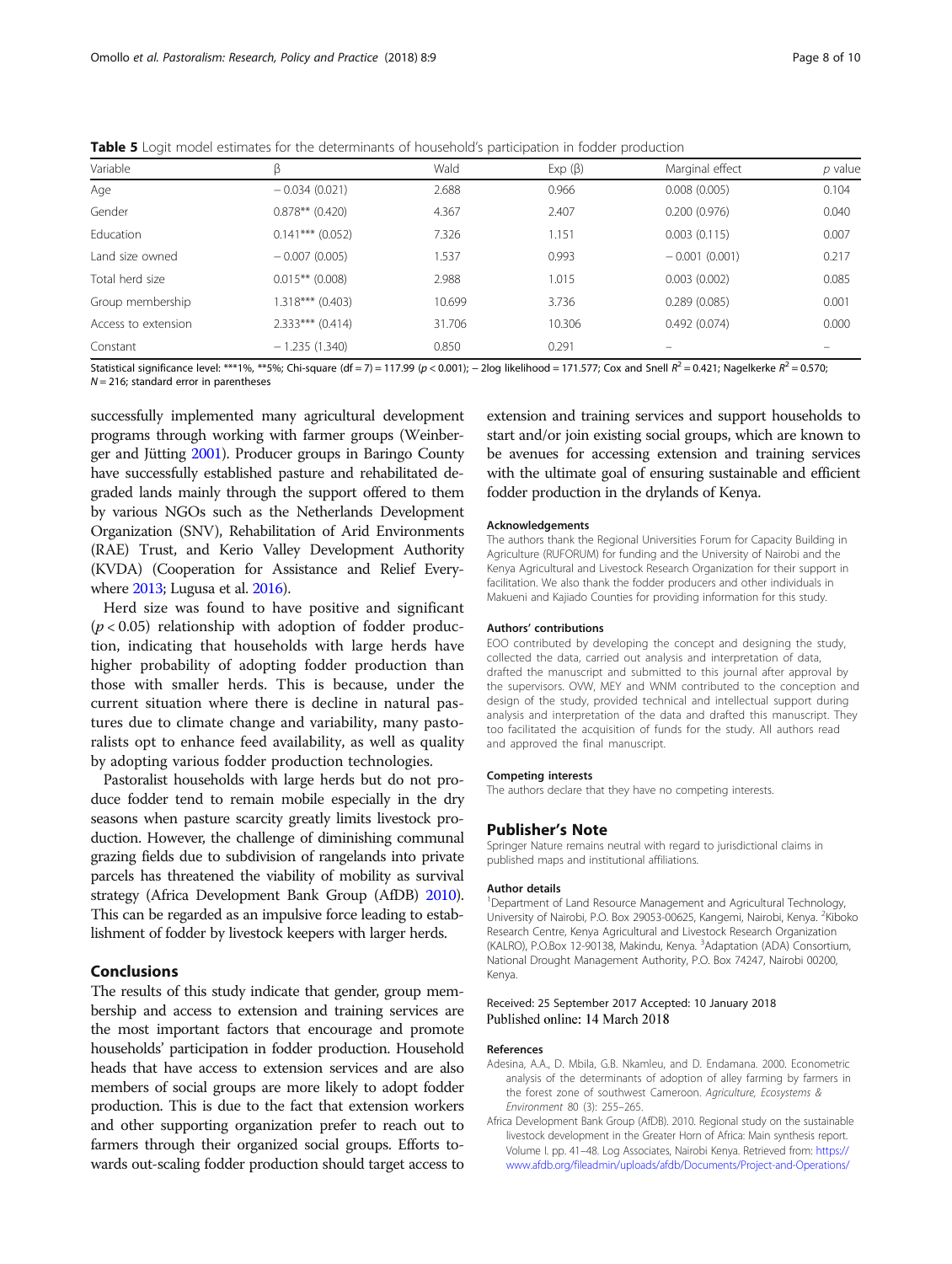<span id="page-8-0"></span>[Final\\_Synthesis\\_Report\\_AfDB\\_Regional\\_Livestock\\_Study\\_20\\_January\\_](https://www.afdb.org/fileadmin/uploads/afdb/Documents/Project-and-Operations/Final_Synthesis_Report_AfDB_Regional_Livestock_Study_20_January_2010%5B1%5D.pdf) [2010%5B1%5D.pdf.](https://www.afdb.org/fileadmin/uploads/afdb/Documents/Project-and-Operations/Final_Synthesis_Report_AfDB_Regional_Livestock_Study_20_January_2010%5B1%5D.pdf) Accessed 13 Feb 2016.

- Amwata, D.A., D.M. Nyariki, and N.R. Musimba. 2015. Factors influencing pastoral and agro-pastoral household vulnerability to food insecurity in the drylands of Kenya: A case study of Kajiado and Makueni Counties. Journal of International Development 28 (5): 771–787.
- Asiry, K.A., S.S.M. Hassan, and M.M. AlRashidi. 2013. Factors affecting agricultural sustainability - a case study of Hail Region, Kingdom of Saudi Arabia. Asian Journal of Agriculture and Rural Development 3 (10): 674.
- Baker, J.L. 2000. Evaluating the impact of development projects on poverty: A handbook for practitioners. New York: World Bank Publications.
- Bryman, A. 2008. Social research methods. third ed. Oxford: Oxford University Press. Central Bureau of Statistics (CBS). 1981. The 1979 population census. Ministry of Finance and Planning. Government Printer: Nairobi.
- Chinogaramombe, G., Muchenje, V., Mapiye, C., Ndlovu, T., Chimonyo, M., and Musemwa, L. 2008. Challenges for improving smallholder dairy production in the semiarid areas of Zimbabwe. Livestock Research for Rural Development. Volume 20, Article no. 34. Retrieved August 12, 2016, from <http://www.lrrd.org/lrrd20/3/chin20034.htm>
- Cooperation for Assistance and Relief Everywhere (CARE). 2013. Embracing fodder farming in northern Kenya. Available at: [https://www.care.or.ke/index.](https://www.care.or.ke/index.php/2-uncategorised/184-embracing-fodder-farming-in-northern-kenya) [php/2-uncategorised/184-embracing-fodder-farming-in-northern-kenya.](https://www.care.or.ke/index.php/2-uncategorised/184-embracing-fodder-farming-in-northern-kenya) Accessed 4 June 2017.
- De Haan, N. 2001. Of goats and groups: A study on social capital in development projects. Agriculture and Human Values 18 (1): 71–84.
- Doss, C. R., and Morris, M. L. 2001. How does gender affect the adoption of agricultural innovations?: The case of improved maize technology in Ghana. Agricultural Economics 25 (1), 27–39.
- Food and Agriculture Organization. 2005. EASYPol. On-line resource materials for policymaking. Analytical tools. Module 043.Commodity chain analysis. Constructing the commodity chain, functional analysis and flow charts in Faße, A., Grote, U., and Winter, E. (2009). Value chain analysis methodologies in the context of environment and trade research (No. 429). Discussion papers// School of Economics and Management ofthe Hanover Leibniz University.
- Gikaba, J.M., K.S. Muthoni, and B.O. Bebe. 2014. Influence of drought duration on livestock feeding practices by Maasai pastoralists in Kajiado County, Kenya. International Journal of Innovation and Applied Studies 8 (1): 225–231.
- Gitunu, AMM, Mnene WN, Muthiani EN, Mwacharo JM, Ireri R, Ogillo B, and Karimi SK. 2003. Increasing the productivity of livestock and natural resources in semi-arid areas of Kenya: A case study from the southern Kenyan rangelands. In: Agricultural Research and Development for Sustainable Resource Management and Food Security in Kenya. Proceedings of the 6<sup>th</sup> KARI End of EU Programme Conference held on November 11–12 November 2003 at KARI Headquarters, Nairobi.
- Government of Kenya (GoK). 2005. National Policy for the Sustainable Development of Arid and Semi-arid Lands of Kenya. Nairobi; Government press.
- Government of Kenya (GoK). 2011. Vision 2030 development strategy for northern Kenya and other arid lands. Nairobi, Kenya. Accessed 12 Mar 2017 from: [http://www.fao.org/fileadmin/user\\_upload/drought/docs/](http://www.fao.org/fileadmin/user_upload/drought/docs/Vision2030%20development%20strategy%20for%20northern%20kenya%20and%20other%20dry%20areas%202011%20.pdf) [Vision2030%20development%20strategy%20for%20northern%20kenya%](http://www.fao.org/fileadmin/user_upload/drought/docs/Vision2030%20development%20strategy%20for%20northern%20kenya%20and%20other%20dry%20areas%202011%20.pdf) [20and%20other%20dry%20areas%202011%20.pdf.](http://www.fao.org/fileadmin/user_upload/drought/docs/Vision2030%20development%20strategy%20for%20northern%20kenya%20and%20other%20dry%20areas%202011%20.pdf)
- Government of Kenya (GoK) 2015. National Policy for the Sustainable Development of Northern Kenya and other Arid Land (draft). Ministry of Devolution and Planning, GoK.
- Government of Makueni County. First integrated development. 2013. 2013–2017. Gujarati, D.N. 1995. Basic econometrics. 4th ed, 100–343. New York: MacGraw-Hill, Inc.
- Irungu, P., P. Ithondeka, E. Wafula, S. Wekesa, H. Wesonga, and T. Manga. 2014. An audit of constraints and opportunities in Kenya's livestock export value chain. Journal of Agricultural Science and Technology B4 (2014): 102–120.
- Irungu, P., Mbogo, S., Staal, S., Thorpe, W. and Njubi, D. 1998. Kenya Agricultural Research Institute. Factors influencing adoption of Napier grass in smallholder dairy farming in highlands of Kenya. Agricultural Research and Development for Sustainable Resource Management and Increased Production. Proceedings of the 6th Bi-annual KARI Scientific Conference. 294–301.
- Joosten, K., Ekodere, P., and Miano, G. 2014. Best practice brief fodder production in Baringo County. Article available at: http://asalsmarkets [wikispaces.com/file/view/Best+practice+brief++Mayiani+fodder+group+\(2\).](http://asalsmarkets.wikispaces.com/file/view/Best+practice+brief++Mayiani+fodder+group+(2).pdf) [pdf](http://asalsmarkets.wikispaces.com/file/view/Best+practice+brief++Mayiani+fodder+group+(2).pdf). Accessed 13 Mar 2017.
- Kenya Agricultural Research Institute/ODA. 1996. Manual of livestock production systems in Kenya. Livestock Socio Economics and Epidemiology Project. Kikuyu: National Veterinary Research Centre.
- Kidake, B. K., Manyeki, J. K., Kubasu, D., and Mnene, W. N. 2016. Promotion of range pasture and fodder production among the pastoral and agropastoral communities in Kenyan rangelands: Experiences and lessons learnt. Livestock Research for Rural Development, Volume 28. Retrieved from: [http://www.lrrd.](http://www.lrrd.org/lrrd28/8/kida28151.html) [org/lrrd28/8/kida28151.html](http://www.lrrd.org/lrrd28/8/kida28151.html). Accessed 21 Mar 2017.
- Koech, O. K., 2014. Comparative evaluation of six indigenous rangeland grasses for pasture production under varying soil moisture contents in Tana River County, South Eastern Kenya. PhD Thesis, University of Nairobi. Koustoyiannis, A. 1973. Theory of econometrics. Macmillan Press Ltd..
- Lenné, J.M., and D. Wood. 2004. Is there a 'logic of fodder legumes' in Africa? Food Policy 29 (5): 565–585.
- Long, J. 1997. Regression models for categorical and limited dependent variables. Thousand Oaks: Sage Publications.
- Lugusa, K. 2015. Fodder production as an adaptation strategy in the drylands: A case study of producer groups in Baringo County, Kenya. MSc. Thesis, University of Nairobi.
- Lugusa, K.O., O.V. Wasonga, Y.A. Elhadi, and T.A. Crane. 2016. Value chain analysis of grass seeds in the drylands of Baringo County, Kenya: A producers' perspective. Pastoralism 6 (1): 6.
- MacOpiyo, L, Irungu, P, Elhadi, YM. 2013. Study of livestock, fodder, milk production and marketing in arid and semi-arid lands of Kenya under-promotion and strengthening enterprises and market systems in drought-prone ASAL areas. Baseline report For Kajiado, West Pokot And Narok Counties.

Maddala, G. S. 2001. Introduction to econometrics, 3rd edition. Wiley and Sons Inc, 32.

- Manyeki, J.K., E.C. Kirwa, P.B. Ogillo, W.N. Mnene, R. Kimitei, A. Mosu, and R. Ngetich. 2015. Economic analysis of natural pasture rehabilitation through reseeding in the southern rangelands of Kenya. Livestock Res. for Rural Development 27 (3): 49–61.
- Manyeki, J. K., Kubasu, D., Kirwa, E. C., and Mnene, W. N. 2013. Assessment of socio-economic factors influencing adoption of natural pastures improvement technologies in arid and semi-arid lands of Kenya. Livestock Research for Rural Development 25 (11) 2013.
- Mapiye, C., Foti, R., Chikumba, N., Poshiwa, X., Mwale, M., Chivuraise, C., and Mupangwa, J. F. 2006. Constraints to adoption of forage and browse legumes by smallholder dairy farmers in Zimbabwe. Livestock Research for Rural Development, 18(12), 2006.
- Mganga, Z.K., N.K.R. Musimba, D.K. Nyariki, et al. 2013. The choice of grass species to combat desertification in semi-arid Kenyan rangelands is greatly influenced by their forage value for livestock. Grass and Forage Science 70: 161–116.
- Mnene, W. N. 2006. Strategies to increase success rates in natural pasture development through reseeding degraded rangelands of Kenya. PhD Thesis, University of Nairobi, Nairobi, Kenya.
- Mnene, W. N., Muthiani, E. N., Ndung'u, J. N., Manyeki, J. K., and Ndathi, A. JN. 2004. Assessment of possible activities for increased resilience of agropastoral and pastoral communities to crises in southern Kenya. Kenya Agricultural Research Institute (KARI)/ ASARECA Animal Agricultural Research Network (A-AARNet) Workshop Report.
- Mnene, W. N., Wandera, F. P., and Lebbie, S. H. 1999. Arresting environmental degradation through accelerated on-site soil sedimentation and revegetation using micro-catchments and reseeding. In: Proc. Agricultural Research and Development for sustainable Resource Management and Increased Production. 6<sup>th</sup> KARI Scientific Conference, 9-13<sup>th</sup> November 1998. Nairobi.
- Moss, C.J. 2001. The demography of an African elephant (Loxodonta africana) population in Amboseli, Kenya. Journal of Zoology 255: 145–156.
- Mugi-Ngenga, E.W., M.W. Mucheru-Muna, J.N. Mugwe, F.K. Ngetich, F.S. Mairura, and D.N. Mugendi. 2016. Household's socio-economic factors influencing the level of adaptation to climate variability in the dry zones of Eastern Kenya. Journal of Rural Studies 43: 49–60.
- Munyasi, J.W., A.M.M. Gitunu, J.K. Manyeki, E.N. Muthiani, and S.O. Nyamwaro. 2012. Non-traditional land-use practices in the pastoral Maasai region in Loitokitok district of Kajiado county, Kenya. Journal of Agricultural Extension and Rural Development 4 (16): 428–434.
- Mureithi, S. M., Verdoodt, A., Njoka, J. T., Gachene, C. K., & Van Ranst, E. (2016). Benefits derived from rehabilitating a degraded semi‐arid rangeland in communal enclosures, Kenya. Land Degradation & Development, 27(8), 1853-1862.
- Muyanga, M. 2008. Household vulnerability to transient and chronic poverty: Evidence from rural Kenya. In Ninth Annual Conference of Global Development Network (GDN), 29–31.